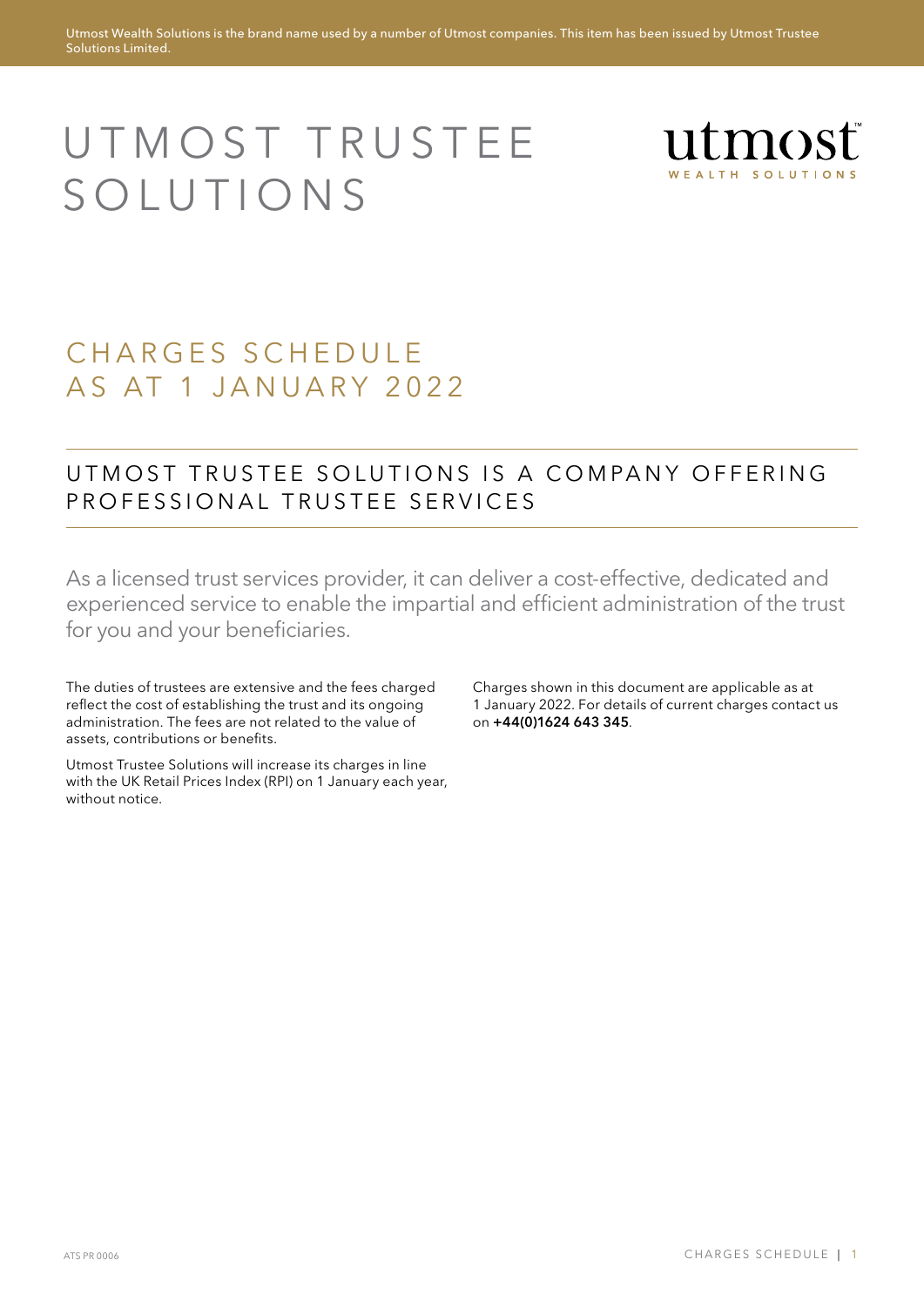#### CHARGES SCHEDULE FOR UTMOST TRUSTEE SOLUTIONS ACTING AS TRUSTEE FOR SPECIFIED UTMOST BONDS\* HELD IN TRUSTS CREATED USING UTMOST TRUST DOCUMENTATION

\*Utmost Trustee Solutions can act as trustee on Utmost Limited's Evolution and Estate Planning Bond, along with Utmost PanEurope dac's Selection, Delegation and Generation Planning Bond products.

| Appointment Fee on agreement to act as<br>trustee <sup>1</sup> | £440 plus VAT          |                                                        |
|----------------------------------------------------------------|------------------------|--------------------------------------------------------|
| Annual Trust Administration Charge <sup>2</sup>                | £160 plus VAT          | The current rate of VAT charged<br>on services is 20%. |
| Trust Termination Charge (Absolute Trusts only)                | £440 plus VAT          |                                                        |
| Trust Termination Charge (All other trusts)                    | £637 plus VAT          |                                                        |
| Activity Based charging rate (if applicable)                   | £155 per hour plus VAT |                                                        |

<sup>1</sup> Where the Appointment Fee was waived at inception of your existing Estate Planning Bond because of the investment choice you made at that time, please remember that if you wish to link the bond to alternative funds in future, the current Appointment Fee will need to be paid before the request is authorised by the Trustee.

<sup>2</sup> For the Estate Planning Bond and the Generation Planning Bond, the Annual Trust Administration Charge is waived during the lifetime of the Settlor(s)/Donor(s). Utmost Trustee Solutions

reserves the right to withdraw or vary these offers at any time.

#### CHARGES SCHEDULE FOR UTMOST TRUSTEE SOLUTIONS ACTING AS TRUSTEE FOR A BOND HELD IN A NON-UTMOST TRUST OR OTHER BESPOKE DOCUMENTATION

| Appointment Fee on agreement to act as<br>trustee in a non-Utmost trust or other bespoke<br>documentation | £1,592 plus VAT        | The current rate of VAT charged |
|-----------------------------------------------------------------------------------------------------------|------------------------|---------------------------------|
| Annual Trust Administration Charge in a<br>non-Utmost trust or other bespoke documentation                | £396 plus VAT          | on services is 20%.             |
| Trust Termination Charge in a non-Utmost trust<br>or other bespoke documentation                          | £637 plus VAT          |                                 |
| Activity Based charging rate (if applicable)                                                              | £155 per hour plus VAT |                                 |